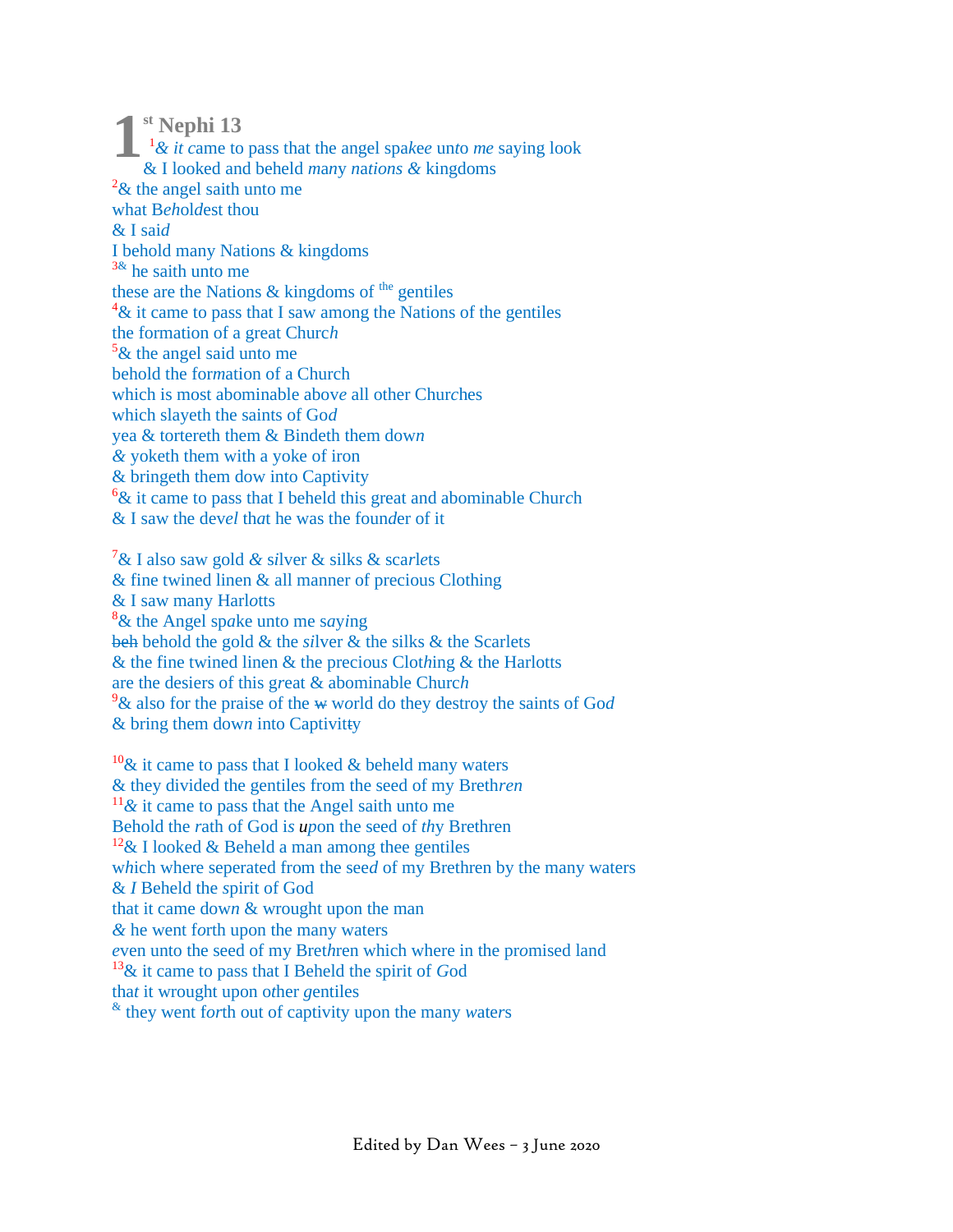$14\&$  it came to pass that I Beheld many mul*ti*tudes of t*he* gentiles *up*on the land of promise & I Beheld the wrath of god that it was upon the seed of my Brethr*e*n & they were Scat*t*ered before the gentiles & they were smit*t*en

<sup>15</sup>& I Beheld the spirit of the Lord that it was u*p*on the gentiles that they did p*r*osper & obtain the Land for their inheritance & I beheld that th*ey* whe*r*e white & exceedin*g* fair & beautiful L*ike unto* my people before that they were slai*n*

<sup>16</sup>*&* it *c*ame to pass that I nephi Beheld th*a*t the gentiles which had gone forth out of Captiv*i*ty did Humble themse*l*ves before the Lord & the power of the Lord was with the*m* <sup>17</sup>& I Beheld that their mother gentiles was gethered *to* ge*t*her upon the waters & upon the Land also to Battle ag*a*inst them <sup>18</sup>& I Beheld th*a*t the powe*r* of God w*a*s with them & also t*h*at the rath of God was upon all those that were gethered to gether *a*g*a*inst them to Battle <sup>19</sup>& I Nephi Beheld th*a*t the gentiles which *h*ad gone out of Captivity were delivered  $\theta f^{by}$  the power of God out of the *Hands* of all other Nations

<sup>20</sup>& it came to pass that I Nephi Beheld that they did prosper in t*h*e Land & I Beheld *A* Book *&* it was *c*arried forth among them <sup>21</sup>& the Angel *s*aith unto me knowest thou the meaning of the Boo*k*  $22\&$  I saith *I k*now *no*t  $^{23}$ & he saith Behold it p*r*ocee*d*eth *ou*t of the mouth of a Jew & I Nephi Beheld it & he saith unto me the Book which thou Beholdest is a record of the Jews which contain the covanants of the Lord which he hath maid unto the House of israel & it also containeth many of the Pr*o*p*h*esies of the Holy Propsets & it is a record like unt*o* the engr*a*veings which are upon the plaits of *Br*ass Save *t*here are not so many Nevertheless they contain the covanants of <sup>the</sup> Lord which he *h*ath maid unto the H*o*use of Israel where fore they are of great worth unto the gentiles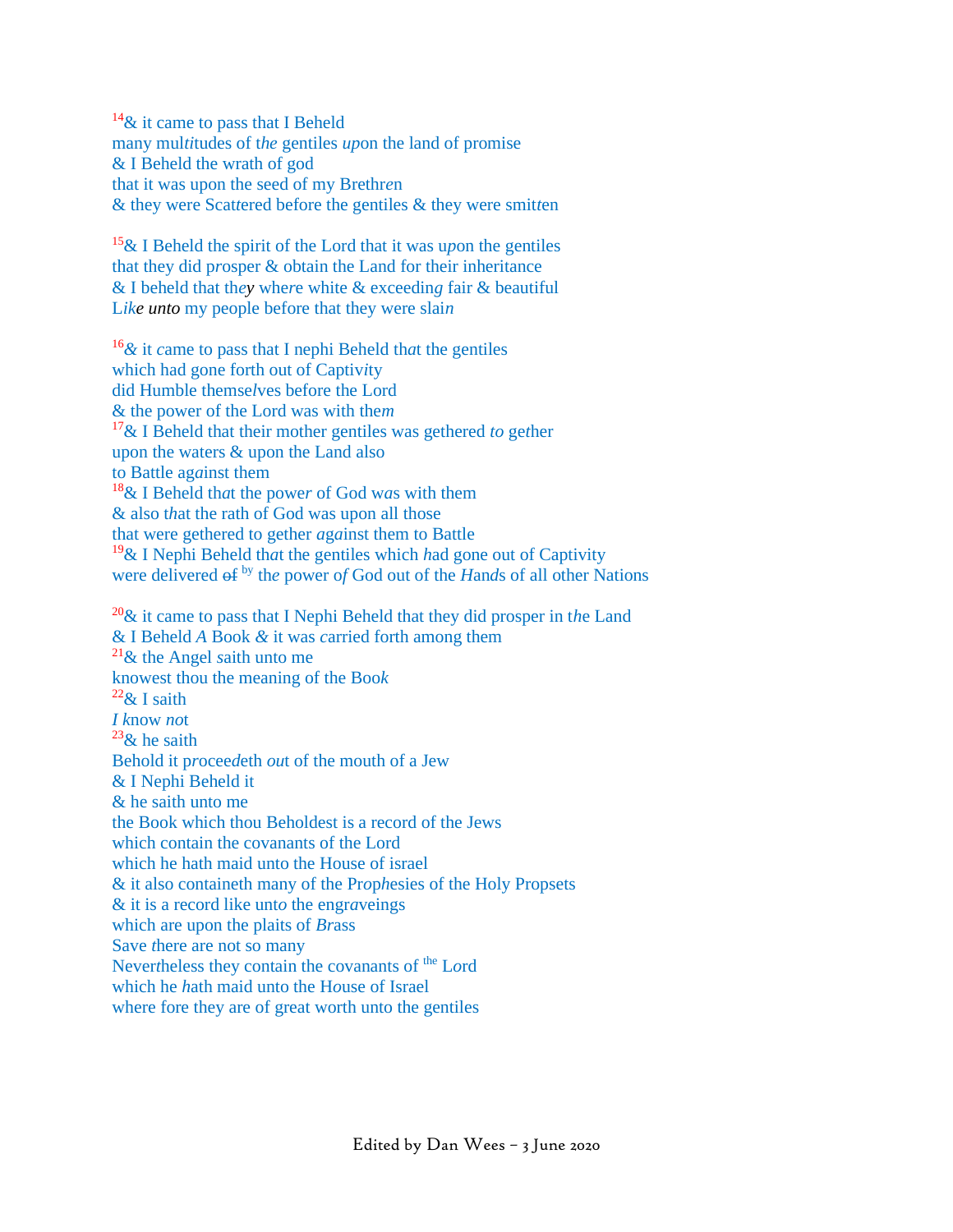<sup>24</sup>& the *An*gel of the Lord said unto me thou hast Beheld that the Book proceede*d* forth ofrom the mou*th*th of *a* Jew & when it proceeded forth from the mouth of *a* Jew it contained the ful*n*ess of the Gospel of the Land of whom the tw*el*ve Apostles B*a*re record & they B*a*re record according to the truth which is in th*e* La*m*b of God <sup>25</sup>wherefore these things go forth fro*m* the Je*ws* in pur*it*y untto the gentile*s* according to the truth which is in *G*od

<sup>26</sup>*&* after that t*h*ey go forth by the hand of the twelve Apostles of the Lamb f*r*om the Je*ws* unto the gentil*e*s Behold after this thou seest the formation of that great  $\&$  abominable church which is the most abomin*a*ble of All other Churches for behold they have taken away from the gosp*l*e of the Lamb man*y* parts w*i*hic*h* are plain and m*o*st precious & also many Covanan*t*s of the Lord ha*v*e they taken away

<sup>27</sup>& all this have they done that they might per*v*ert the ri*g*ht ways of the Lo*r*d that they mi*g*ht blind the ey*e*s & harde*n* the hearts of the *C*hild*r*en of men

<sup>28</sup>wherefore thou seethest that after the Book hath gone forth *th*rough the han*d*s of the great & abomin*a*ble *Ch*urc*h* that there are many plain & most precious things taken away from the Book which is *the* Book of the lamb of God <sup>29</sup>& after that these plain  $\&$  precious things where taken away it g*o*eth forth unto all the Nation of the gentiles & after it g*o*eth forth unto all th*e* Nations of the gentiles yea even across the many water which thou hast seen with the gentiles which *h*ave gone forth *ou*t of captiv*i*ty & thou seest because of the many plain & p*re*cious thing*<sup>s</sup>* which have been taken out o*f* th*e* Book which were plain unto the understand*ing* of the children of men according t*o* the plainness whih is in the Lamb of God & because of these things w*hi*ch aree taken away out of the gospl*e* of the Lamb & exceeding great many do stu*mbl*e yea in somuch that Satan hath great power o*ve*r them

<sup>30</sup>nevertheless thou beholdest t*h*at t*h*e gentiles which have gone forth out of Ca*p*tivi*ty* & have been li*f*ted up above by the power of *G*o*d* above all other Nation<sup>s</sup> upon the face of the land which is choi*c*e above all ot*h*er lands which is the land which the lord God *h*ath cov*a*nanted wit*h* thy father that *h*is *s*eed shoud have for the land of *t*heir inheritance wherefo*r*e thou seest that the Lord God will not suffer that the gentiles will utterly destroy the mixture of thy *s*eed which is a*m*ong thy Brethre*n* <sup>31</sup>Neither will he suffer that the gentiles  $w^{\text{shall}}$ <sup>ll</sup> destroy the seed of thy Brethren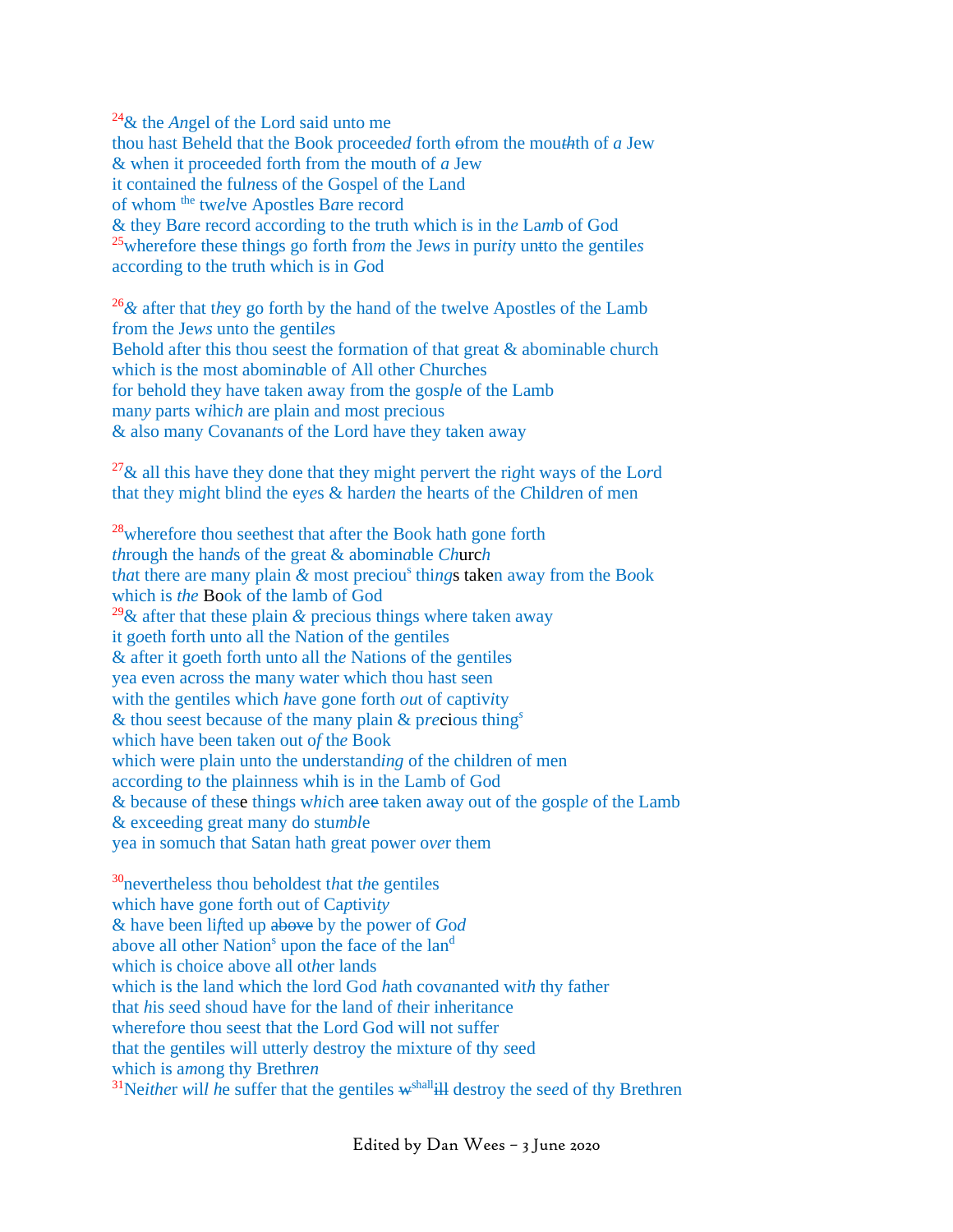<sup>32</sup>neither will the Lord God suffe*r* that the gentiles shall forever re*m*ain in that state of awful woundedness which <sup>t</sup> thou beholdes*t* that they are in because of the greplainat & most precious p*a*rts of the go*s*pl*e* of the la*m*b whic*h* hath been kept back by *t*hat abominable Church whose fo*rm*atio*n t*ho*u* hast seen <sup>33</sup>wh*e*refore saith the lamb of G*o*d I will be mercif*ul u*nto the gentiles unto the visiting of the rem*n*an*t* of the House of israel in great Judgement

<sup>34</sup>& it c*a*me to pass that the Angel of the Lord spake unto me saying behold saith the la*m*b of G*o*d after that I have visite*d* th*e* remnant of the House of Iisrael & th*i*s re*m*nant of which I speak is the *se*ed of thy fathe*r* where fore *a*fter that I have visited them in J*u*dgement *&* smit*e*n *him* them by the hand o*f* the gen*ti*les & after that the gentiles do stu*m*ble exceedingly because of the most plain & *m*ost p*r*ecious parts of the g*o*sple of the lamb which hath been kept back by that abominable Church which is the mother of Harlotts saith the Lamb where fore I will be mercyful unt*o* the gentiles i*n* t*h*at da*y* saith the Lam*b i*nsomuch t*ha*t *I* wi*ll* bring fort*h* unto them in mine own power much of m*y* gos*p*le *w*h*ich s*ha*ll* b*e* plain & precio*u*s saith the Lamb <sup>35</sup>for behold saith the Lamb I will manifest myself unto thy seed that they shall write many things which I shall minister unto them which shall be plai*n* & precious

& after that they *s*eed shall be dest*roy*ed *&* dwin*d*le in unbelief *&* al*s*o the seed of thy Bre*t*hren Beho*l*d *t*hese things shall be *hid* up to come forth unto the Gentiles by the gift & power of the Lamb  $36\%$  in them shall be written my Gospel saith the Lamb & my Rock & my Salvation  $37\&$  blessed are they which shall seek to bring forth my Zion at that day for they shall have the gift & the power of the Holy Gho*s*t & if they endure unto the end they shall be *l*ifted up at the last day & shall be saved in the everlast*i*ng Kingdom of the Lamb yea whoso shall publish peace that shall publish tidings of great joy how bea*u*tiful upon the mountains shall they be

 $38\%$  it came to pass that I beheld the remnant of the seed of my Brethren & also the Book of the Lamb of God which had proceded forth from the mouth of the Jew & I beheld that it came forth from the Genteles unto the remnant of the seed of my Brethren